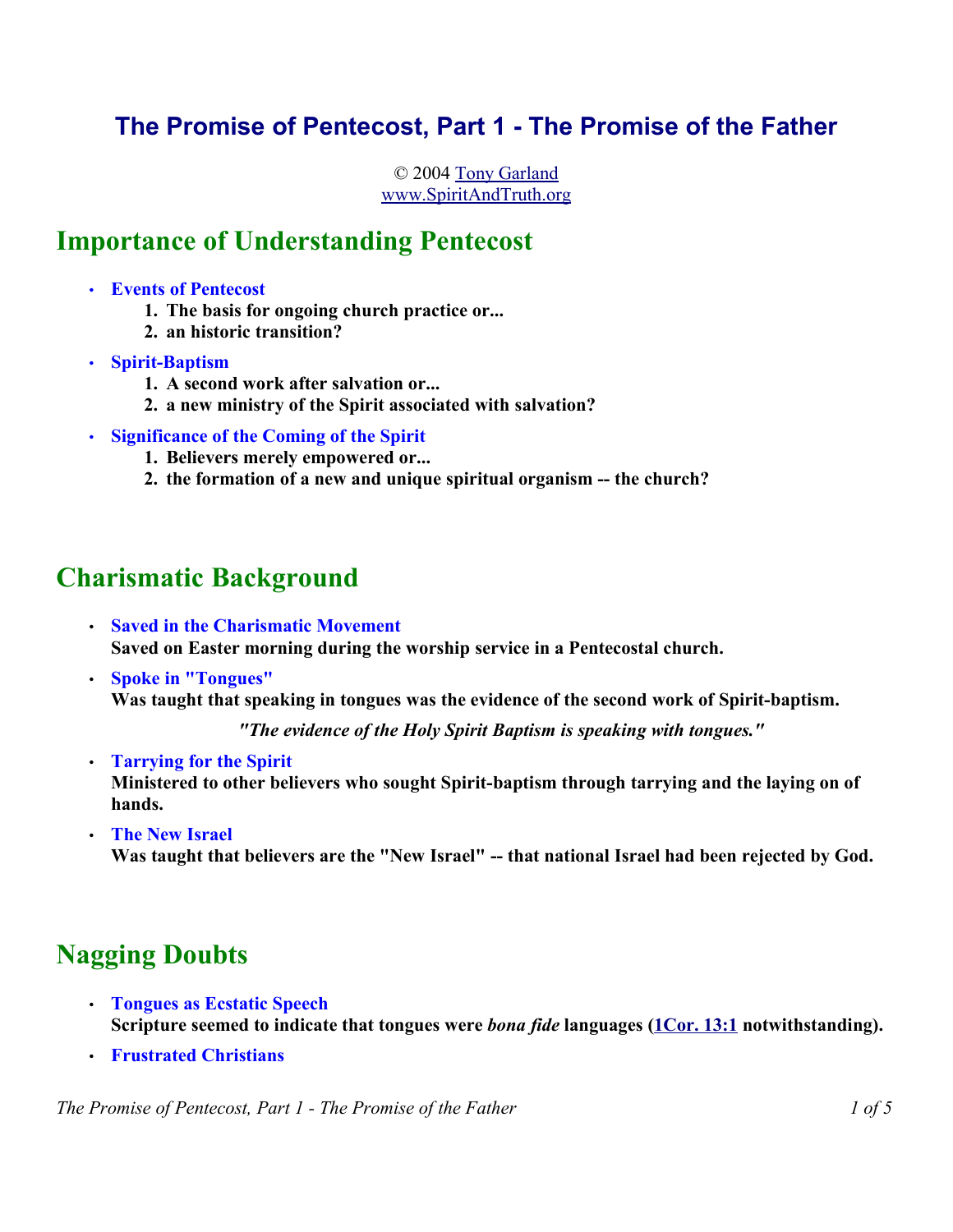**Believers who were unable to speak in tongues remained frustrated, often questioning what was wrong with them.**

#### • **Tarrying/Manipulation**

**Where and how long should one tarry for the Spirit? While tarrying, was it Biblical to "coach" and otherwise manipulate people to "help them" speak in tongues? Where was evidence of such practice in Scripture?** 

#### • **The Church is not Israel**

**If the church was "Israel, " then why did Scripture consistently use different terms for the "church " versus "Jacob " and "Israel? " Because believers today are part of a new creation - joined to the "Body of Christ" through Spirit-baptism (1Cor. 12:13).** 

## **Promise and Fulfillment**

### **The Promise of The Father**

- **1. According to the Old Testament.**
- **2. According to John the Baptist.**
- **3. According to Jesus.**

### **The Day of Pentecost**

- **1. Expectations**
- **2. Significance of Tongues**
- **3. Birthday of the Church**

## **Promise and Fulfillment**

### **The Promise of The Father**

- **1. According to the Old Testament.**
- **2. According to John the Baptist.**
- **3. According to Jesus.**

## **The Promise: According to the Old Testament**

- **The Prayer of Moses When God empowers 70 elders with His Spirit, Moses wishes God would put His Spirit on** *all* **His people. (Num. 11:16-17, 24-29).**
- **Spirit Poured as Water on Dry Ground**

*The Promise of Pentecost, Part 1 - The Promise of the Father 2 of 5*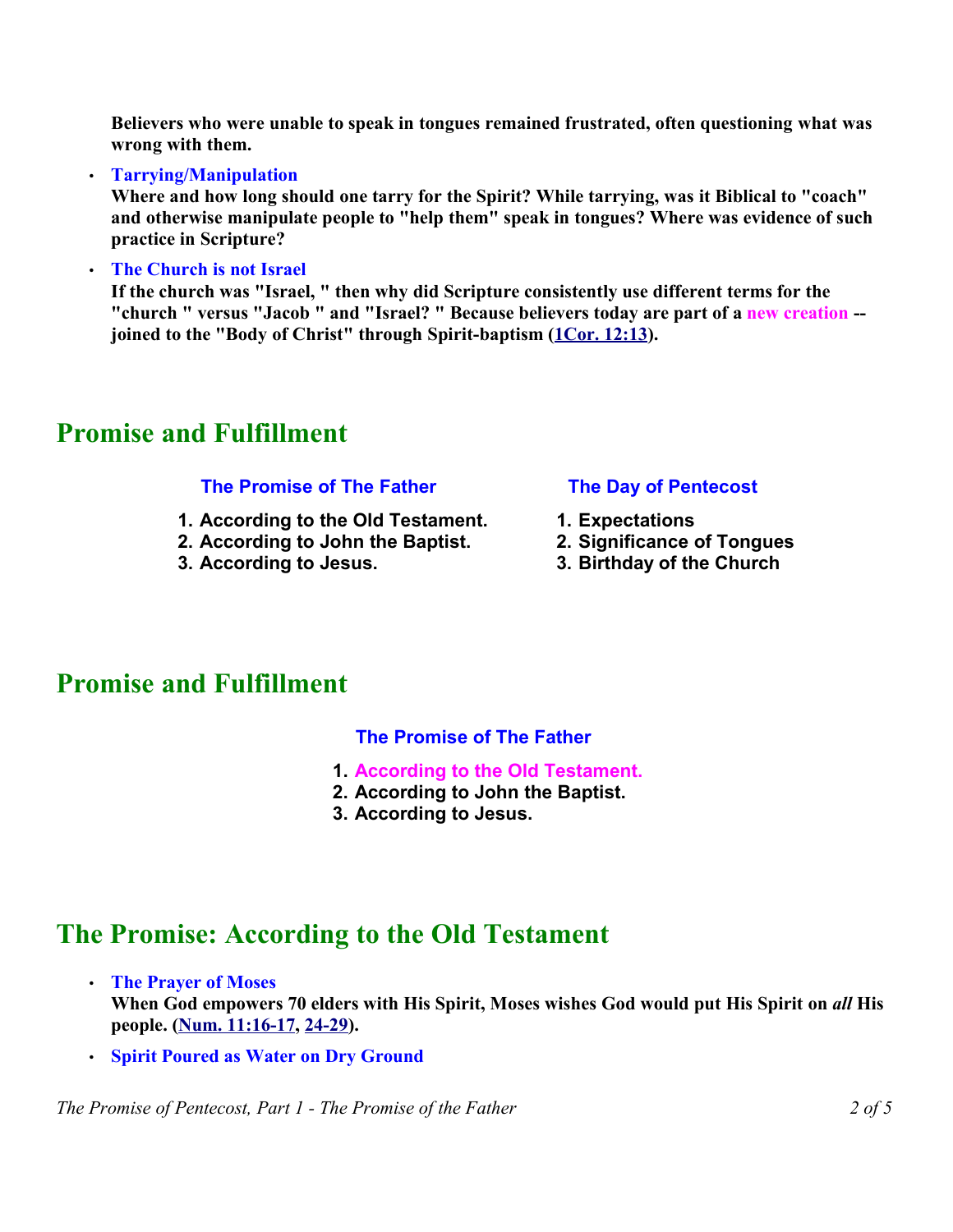God promises to pour His Spirit upon *Israel*. The Gentiles see and respond (Isa. 44:1-5).

• **God's Spirit Poured upon All Flesh** 

**Regardless of sex, age, station in life, or** *ethnicity* **(Joel 2:28-29 cited by Peter in Acts 2:17-18). "All flesh" is שר-ב- כל-***] kal basar].* **This phrase Occurs 32 times outside of Joel and in 23 instances it refers to Gentiles alone (e.g., Deu. 5:26; Isa. 49:26; 66:16 ; Zec. 2:13). Peter may imply the inclusion of Gentiles (Acts 2:39), although He has not fully come to terms with this yet (Acts 10:45). Joel's passage is not** *fulfilled* **at Pentecost -- Peter refers to it to explain the initial** *outpouring* **of the Spirit at Pentecost (Acts 2:33).** 

• **Revival and Restoration of Israel at Second Coming** 

**To recognize Messiah, after restoration to their land, to enable obedience during the Millennial Kingdom (Isa. 32:15; 59:20-21 cf. Rom. 11:25-27; Eze. 11:17-19; 36:24-28 cf. Jer. 31:33; Eze. 29:23-29; Zec. 12:10). Even Joel's passage is ultimately fulfilled in this future context.** 

# **Promise and Fulfillment**

### **The Promise of The Father**

- **1. According to the Old Testament.**
- **2. According to John the Baptist.**
- **3. According to Jesus.**

# **The Promise: According to John the Baptist**

### **Two Baptisms**

**John baptized with water, but predicts a Coming One Who will baptize with the Spirit and fire (Mtt. 3:7-12; Mark 1:6-8; Luke 3:7-17; John 1:32-33). The context of both Matthew and Luke indicates that all people will fall into one of two categories:**

- *All* **believers (the wheat) will undergo baptism by the Spirit .**
- *All* **unbelievers (the chaff) will undergo baptism by fire .**

**Spirit-baptism attends Christ's ascent, following His** *First Coming,* **ushering in the age of the Church at Pentecost (Acts 11:15-16). Fire-baptism attends Christ's descent, at His** *Second Coming,* **ushering in the Millennial Kingdom (Mtt. 25:41).**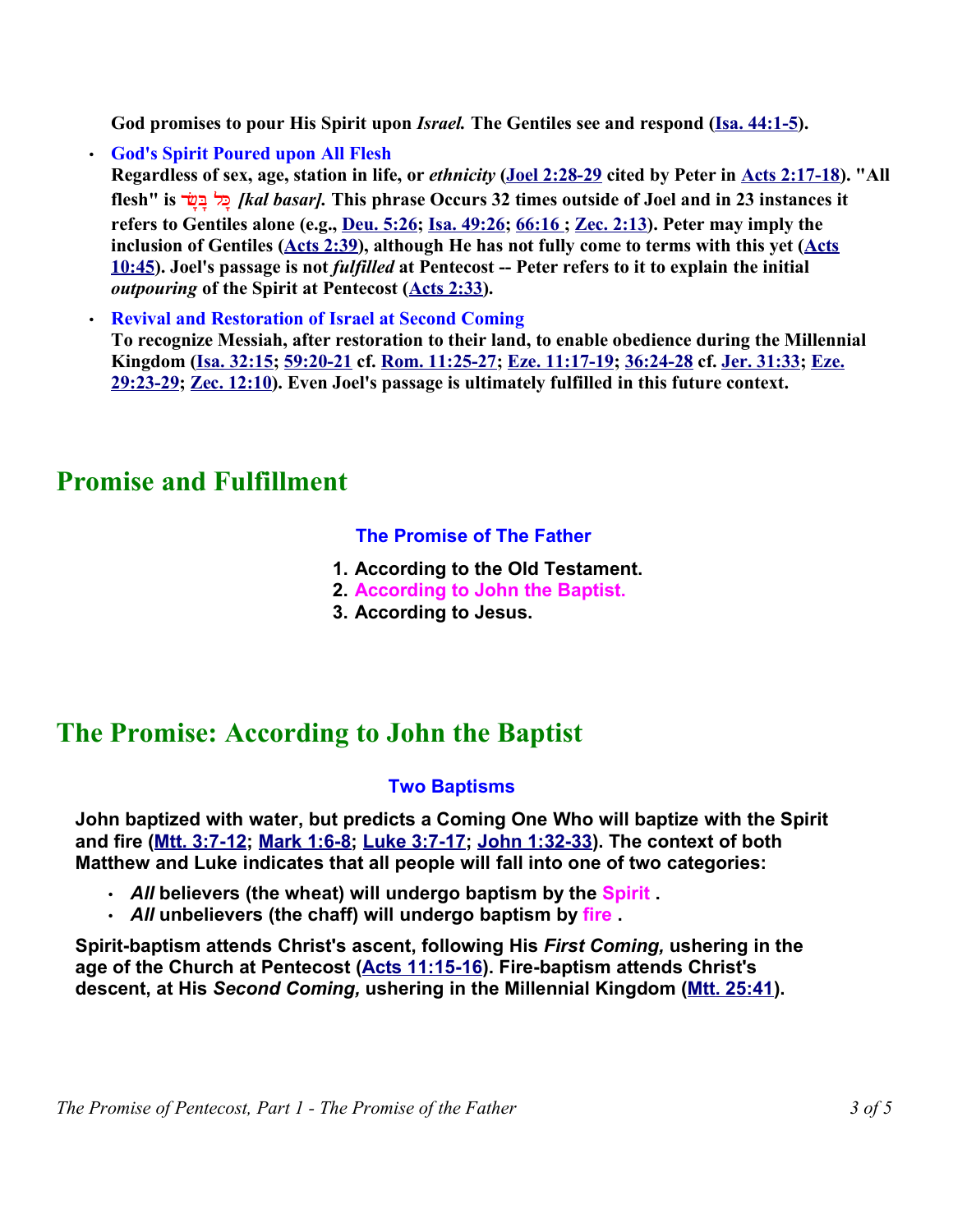# **Promise and Fulfillment**

### **The Promise of The Father**

- **1. According to the Old Testament.**
- **2. According to John the Baptist.**
- **3. According to Jesus.**

## **The Promise: According to Jesus**

• **Ask for the Spirit**

**Jesus taught that the Father would give the Spirit to those who ask Him (Luke 11:11-13). The context:** *prior to* **Pentecost.** 

- **The Spirit Had Not Yet Been Given At the Feast of Tabernacles, Jesus speaks of the Spirit which John explains had** *not yet been given* **(John 7:38-29). Although the Spirit had been on earth since the beginning (Gen. 1:2), a** *new ministry* **was to occur.**
- **The Helper Jesus promised to send the Spirit who already dwelt** *with* **the disciples, but would subsequently dwell** *in* **them (John 14:16-18).**
- **Proceeds From the Father The Holy Spirit's arrival was** *future* **and would be sent by both the Father and the Son (John 14:26; 15:26).**
- **Dependence upon Crucifixion and Glorification Of Jesus The Spirit** *could not* **be given until Jesus was glorified and had ascended (John 7:39; John 16:7).**

## **The Promise: Fulfilled at Pentecost**

• **WHERE: Jerusalem**

**The disciples were to wait** *in Jerusalem* **for the Holy Spirit to come upon them (Luke 24:49; Acts 1:8).** 

• **WHEN: Pentecost**

**Peter explicitly interprets the events of Pentecost as the fulfillment of the Promise of the Father (Acts 2:33).**